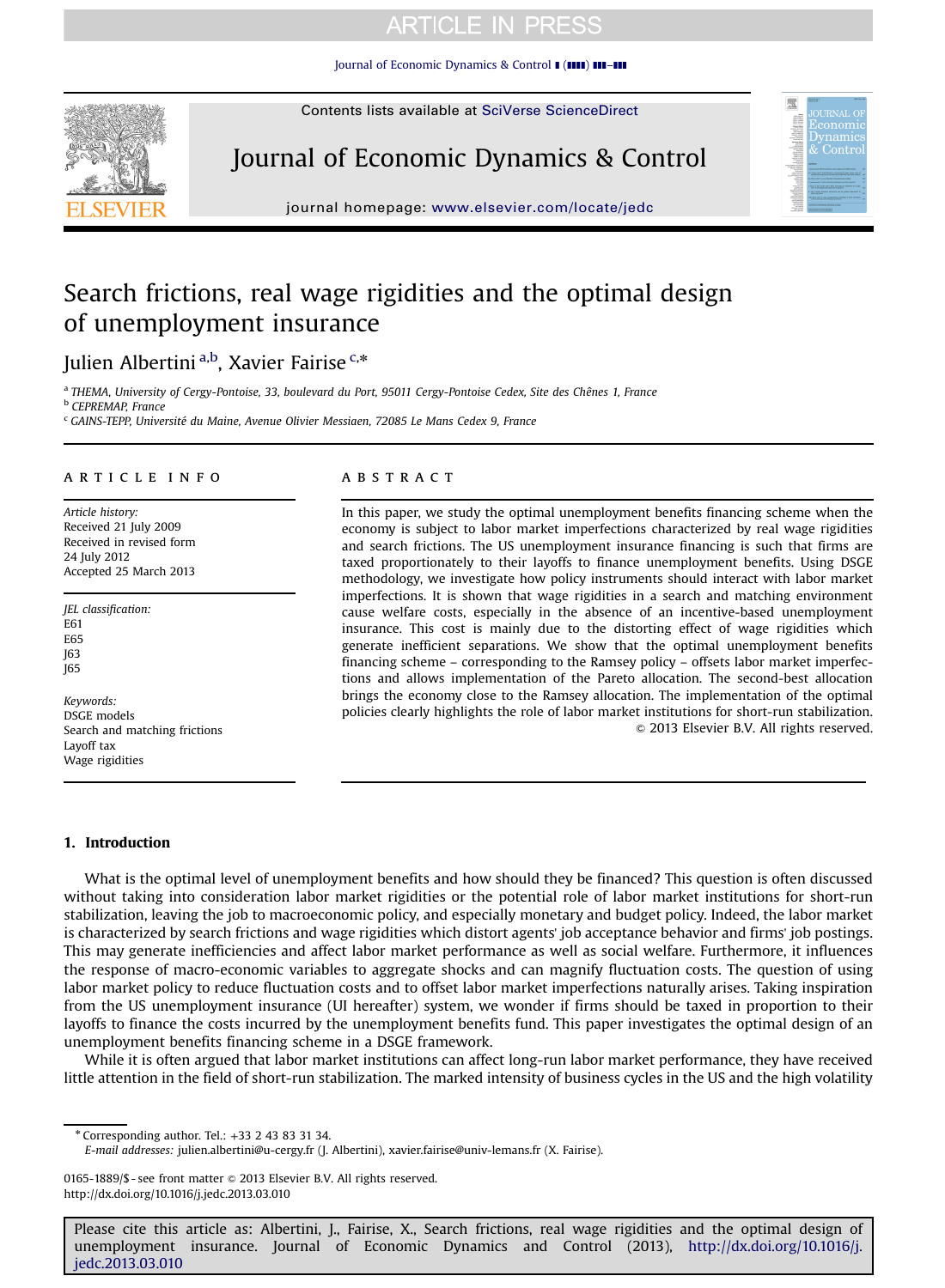### **ARTICLE IN PRESS**

#### 2 J. Albertini, X. Fairise / Journal of Economic Dynamics & Control **[[1111]**) **[111-111**]

of unemployment and vacancies highlights the usefulness of stabilization policies based on the search for an optimal design of the UI. Moreover, the existence of labor market rigidities gives rise to a complementary motivation. These rigidities can be summed up as two categories: those which limit quantity adjustments and those which limit price adjustments.

Matching frictions typically represent the first category. They capture the time-consuming search process and generate congestion externalities. They influence the average duration of unemployment and therefore the fiscal cost associated with a dismissal. The second category corresponds to real wage rigidities. These have been pointed out by many authors ([Hall,](#page--1-0) [2005](#page--1-0); [Shimer, 2005;](#page--1-0) [Christoffel and Linzert, 2010\)](#page--1-0) as a means of solving the unemployment volatility puzzle. They prevent wages from adjusting instantaneously to economic fluctuations. Consequently, shocks translate into quantities such as employment, job creations and job destructions. Furthermore, they capture rigidities arising from wage norms. They reduce the ability of firms and workers to use taxes and benefits as a threat in wage bargaining. Following [Abbritti and Weber](#page--1-0) [\(2008\)](#page--1-0), the nature of adjustments in the US labor market may be linked to its institutions which allow strong quantity adjustments associated with significant real wage rigidities.<sup>1</sup> The idea that matching frictions and wage rigidities could interact arises. These labor market rigidities introduce some inefficiencies and leave room for policy instruments to reduce inefficiencies and stabilize labor market fluctuations.

There is a growing literature about fluctuation stabilization and labor market imperfections. However, most of this literature is centered on the design of the optimal monetary policy (see [Christoffel and Linzert, 2010](#page--1-0); [Blanchard and Gali, 2010;](#page--1-0) [Abbritti and](#page--1-0) [Weber, 2008](#page--1-0)). [Zanetti \(2011\),](#page--1-0) [Joseph et al. \(2004\)](#page--1-0) and [Faia \(2008\)](#page--1-0) introduce some labor market institutions such as unemployment benefits, firing costs or a minimum wage in a DSGE model and study their implications for business cycle dynamics. [Krause and](#page--1-0) [Lubik \(2007\)](#page--1-0) show that labor market frictions and real wage rigidities explain the negative correlation between vacancies and unemployment. However, their contribution in explaining inflation dynamics is small. [Campolmi and Faia \(2011\)](#page--1-0) show that labor market institutions, and especially the heterogeneity of the replacement ratios, help to explain inflation differentials between the countries of the euro area. From a positive point of view, labor market institutions matter to explain labor market dynamics and inflation volatility differences in the euro area. [Krause and Lubik \(2007\)](#page--1-0) and [Campolmi and Faia \(2011\)](#page--1-0) focus on monetary policy issues but none of them characterizes the optimal design of these institutions. The scope of our paper slightly departs from these studies as we only focus on unemployment dynamics and on the design of unemployment benefits financing.

In the US, the rapid increase in unemployment after bad shocks can be related to the weakness of the employment protection legislation and the extent to which firms can layoff workers at no cost. Intuition suggests that if firms do not pay the entire cost of their dismissals, their incentive to fire is higher. The role of unemployment insurance in magnifying permanent and temporary layoffs has been illustrated by a large body of papers [\(Feldstein, 1976;](#page--1-0) [Topel, 1983](#page--1-0); [Card and](#page--1-0) [Levine, 1994](#page--1-0)). In this system based on the experience rating principle, individual employers' contribution rates are varied on the basis of the firm's history of generating unemployment. Basically, more dismissals result in a higher contribution by firms to unemployment insurance. [Blanchard and Tirole \(2008\)](#page--1-0) highlight the question of the design of unemployment insurance and its link with employment protection. The respective levels of the layoff tax and of the unemployment benefits may play a key role in achieving an optimal allocation.

In order to characterize the optimal UI financing scheme, we build a DSGE model with search and matching frictions and where job creations and job destructions are both endogenous. It has been widely recognized that as firms bear a small share of the total cost of job destructions (due to imperfect experience rating), the UI induces too many layoffs. Moreover the existence of search frictions and wage rigidities can strongly affect the firm's hiring and firing behavior. Then we wonder how much firms should be taxed in proportion to their layoffs to finance the fiscal cost induced by their redundancies. Using the DSGE methodology we compute the Ramsey policy. Under this setup we study (i) how the optimal policy can offset labor market imperfections (ii) how it reduces the welfare cost and (iii) how it affects the business cycle.

We show that an optimal combination of unemployment benefits and layoff taxes is welfare-enhancing and can improve labor market performance. Wage rigidities in a search and matching environment have a strong impact on the welfare cost, especially in the absence of an incentive-based unemployment insurance. This cost is mainly due to the distorting effects of wage rigidities which generate inefficient separations. The optimal unemployment benefits financing scheme corresponding to the Ramsey policy allows the implementation of the Pareto allocation. As the Ramsey policy may not be easily implementable in the present labor market institutions, we define a second-best allocation. The replacement rate and an experience rating degree are chosen in order to minimize the welfare cost. This policy brings the economy close to the Ramsey allocation. The implementation of the optimal policies clearly highlights the role of labor market institutions for short-run stabilization.

The rest of the paper is organized as follows. Section 2 presents the model and the unemployment insurance system. The equilibrium and the optimal policies are defined in [Section 3](#page--1-0). [Section 4](#page--1-0) is devoted to simulation exercises and [Section 5](#page--1-0) concludes.

#### 2. The economic environment and the model

We build a discrete time DSGE model including a non-Walrasian labor market and endogenous job destructions in the spirit of [Mortensen and Pissarides \(1994\)](#page--1-0) and [Den Haan et al. \(2000\)](#page--1-0). Workers may be employed or unemployed and endogenous separations occur because of specific productivity shocks to jobs. There are search and matching frictions in the labor market.

<sup>1</sup> [Abbritti and Weber \(2008\)](#page--1-0) estimate the degree of real wage rigidity on OECD country data. Their estimates suggest that flexible labor markets are associated with a high degree of real wage rigidity.

Please cite this article as: Albertini, J., Fairise, X., Search frictions, real wage rigidities and the optimal design of unemployment insurance. Journal of Economic Dynamics and Control (2013), [http://dx.doi.org/10.1016/j.](http://dx.doi.org/10.1016/j.jedc.2013.03.010) iedc.2013.03.010